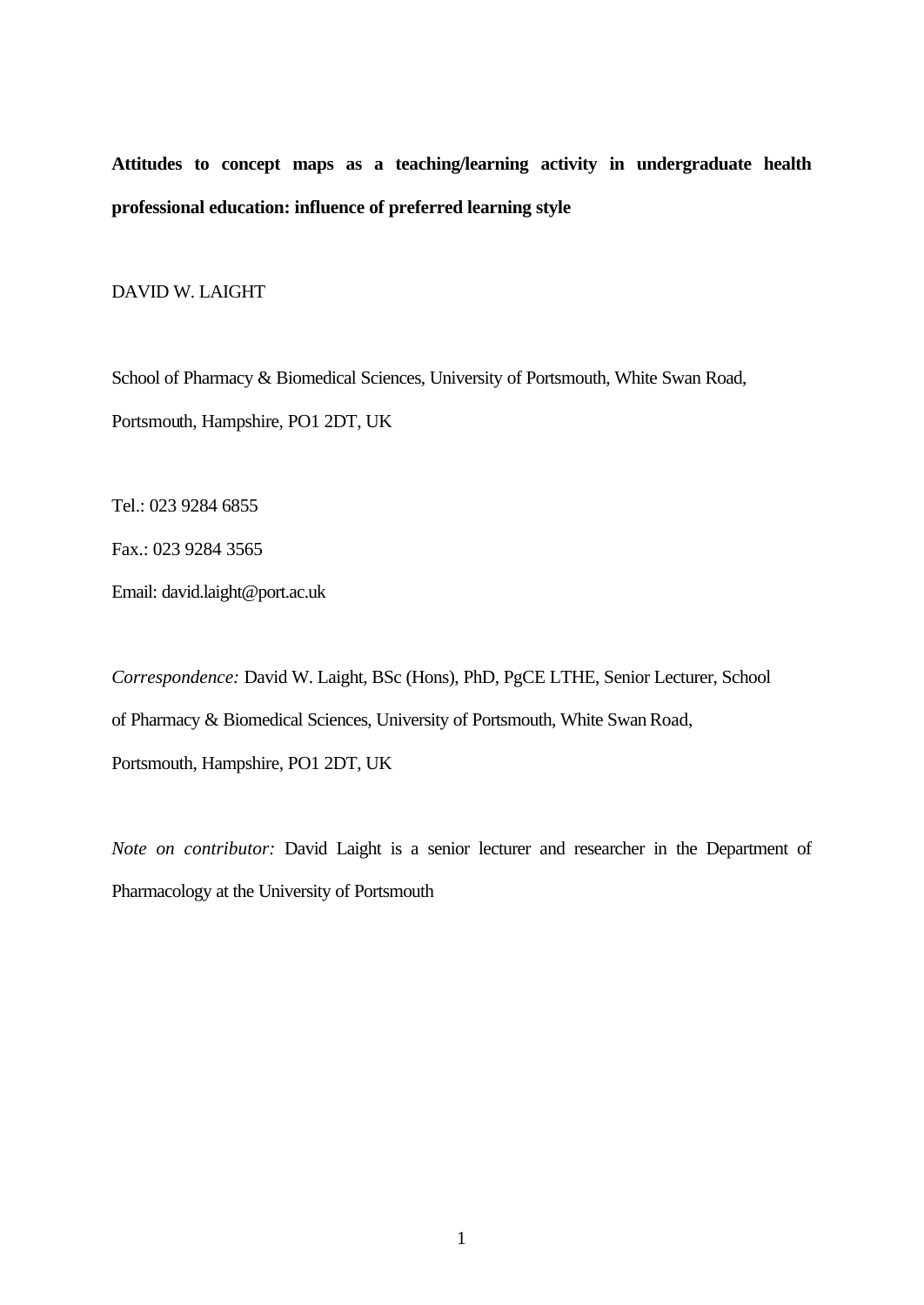SUMMARY *Concept maps that integrate and relate concepts in a non-linear fashion are widely accepted as an educational tool that can underpin meaningful learning in medical education. However, student take-up may be affected by a number of cognitive and noncognitive influences. In the present study*, s*tudent attitudes to pre-prepared concept maps introduced in Stage 2 conjoint MPharm and BSc Pharmacology lectures were examined in relation to preferred learning styles according to the Felder-Silverman model.*

 *There was no statistically significant influence of dichotomous learning style dimension (sensing/intuitive; visual/verbal; active/reflector; sequential/global) on the self-reported utility of such concept maps to learning. However, when strength of preference was analysed within each dimension, moderate/strong verbal learners were found significantly less likely to self-report concept maps as useful relative to mild verbal learners. With this important exception, these data now suggest that student attitudes to concept maps are broadly not influenced by preferred learning styles and furthermore highlight the potential of concept maps to address a variety of different learning styles and thereby facilitate 'teaching to all types'. Concept maps could therefore potentially assist motivation, engagement and deep learning in medical and biomedical science education when used as a supplement to more traditional teaching/learning activities.*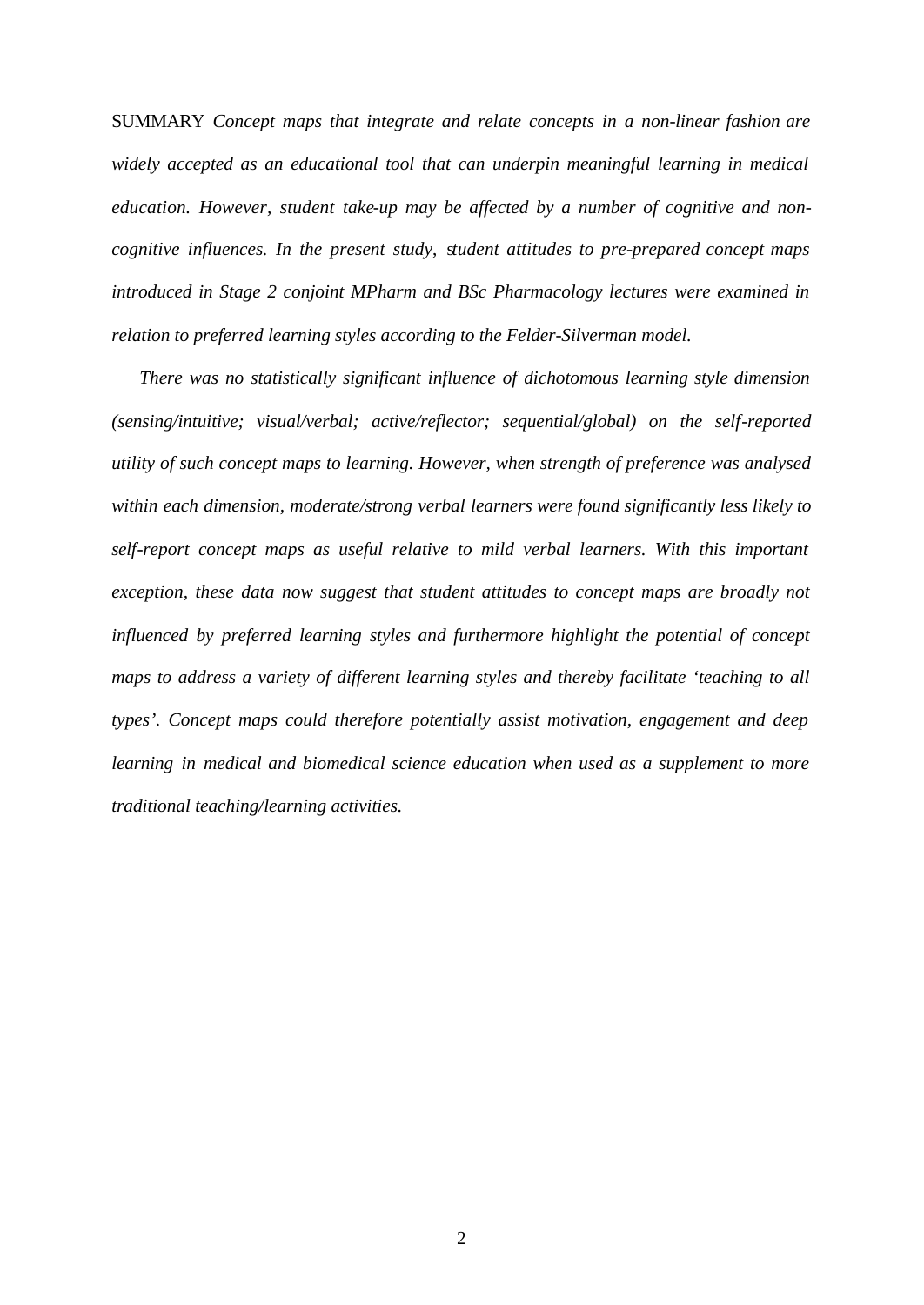# **INTRODUCTION**

Concept maps constitute a flexible learning device (Novak, 1979) that have been developed to support meaningful learning, especially within medical education (Watson, 1989; Gaines, 1996; Pinto & Zeitz, 1997; Novak, 1990; Southern *et al.*, 1998; Wilkes *et al.*, 1999), by presenting information in a visual format using hierarchical tree-like branching structures (Watson, 1989; Southern *et al.*, 1998; Buzan & Buzan, 2000). Since an entire lecture topic, unit, course or even curriculum can be treated in this format, the holistic relatedness of ideas can readily be illustrated. Furthermore, the use of concept maps in large class teaching represents varied instruction that might be expected to enrich lectures, inspire interest and attention and promote receptivity and cooperation (Biggs, 1999a; Buzan & Buzan, 2000).

 Recent reports examining student attitudes to concept maps have indicated important noncognitive influences such as academic workload, motivation and contextual institutional issues (Santhanam *et al.*, 1998; Farrand *et al.*, 2002) but less information is available concerning the impact of preferred learning styles or approaches to learning. Indeed, learning style is an important student diagnostic target that has prognostic implications for student engagement and motivation to learn (Martinez-Pons, 2001). Hence, with regard to Keller's attention-relevance-confidence-satisfaction (ARCS) model of motivation, accommodating various learning styles using a variety of teaching/learning activities can be expected to ensure relevance to the individual learner by facilitating ownership of and thereby engagement with learning content (Keller, 1987). Preferred learning styles or those combinations of learning style dimensions that a student will seek to apply in a subject- or task-dependent fashion (see Felder & Silverman, 1988) therefore represent a key component of a student's motivational profile which will inform the design of a relevant motivational teaching/learning strategy and shape receptivity to it.

3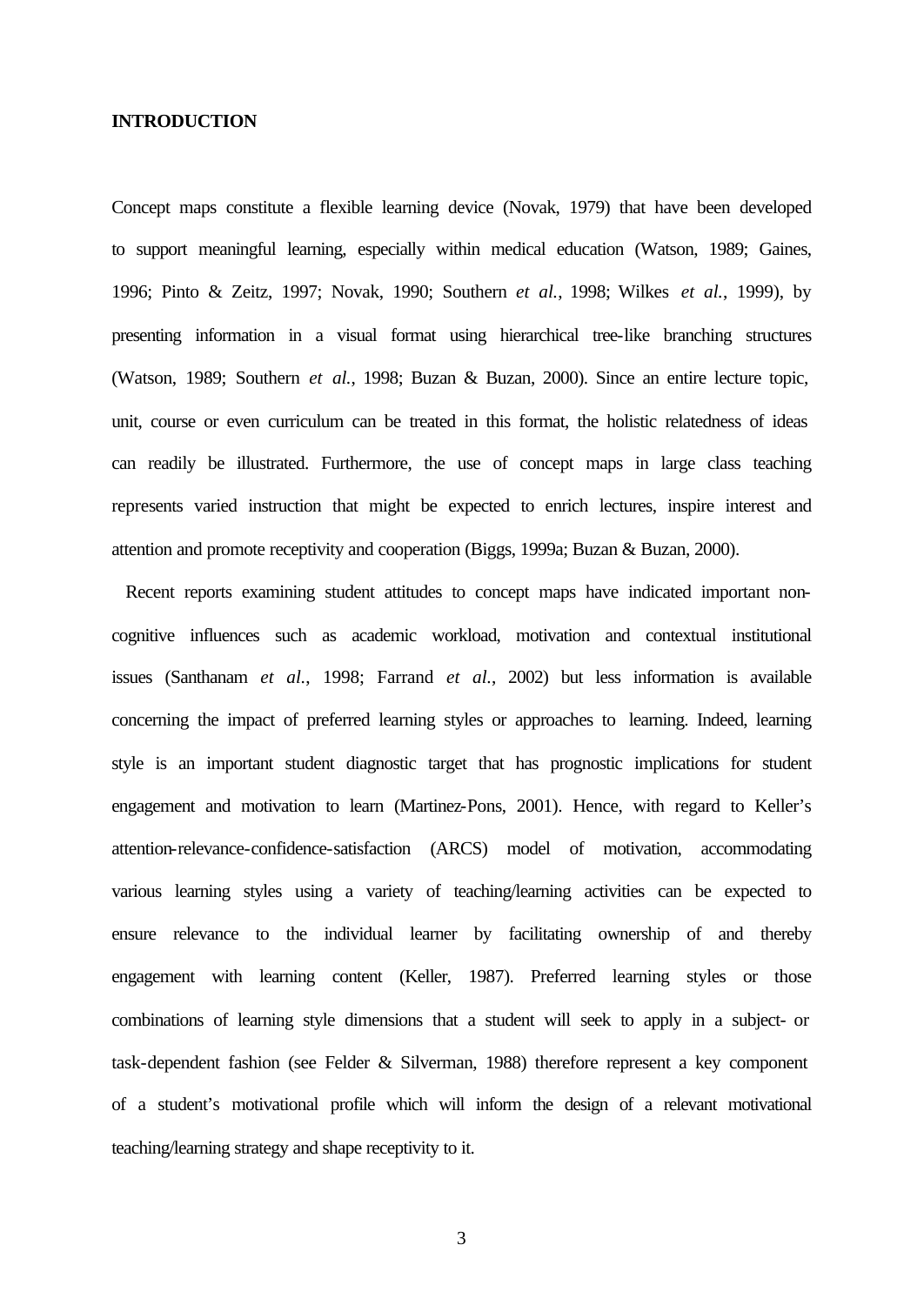Cognitive information-processing theories of learning styles (see Martinez-Pons, 2001), such as the Felder-Silverman model of dichotomous learning dimensions (Felder & Silverman, 1988), are concerned with how students preferentially perceive (sensing or intuitive), take in (visual or verbal), organise (inductive or deductive) and process (active or reflective) information and in addition how they progress to understanding (sequential or global). Each student will have characteristic strengths and weaknesses in learning styles that can readily be assessed by an instrument such as the Felder-Soloman ILS questionnaire, itself derived from the Felder-Silverman model. In this respect, tertiary science education has been generally criticised for its biased appeal to certain learning styles and large neglect of others (Felder, 1993). Specifically, science education mainly addresses: the intuitive learning dimension by presenting concepts and interpretations rather than beginning with facts and observations (the sensing learning dimension); the verbal learning dimension by traditionally delivering content orally in lectures and in structured written notes rather than providing visual learning clues in the form of pictures, diagrams, flow charts, time lines, films and demonstrations (the visual dimension); the deductive dimension by espousing principles and applications rather than presenting individual cases and inviting inference (the inductive dimension); and the sequential dimension by presenting course content linearly and often in a modular fashion rather than holistically and relationally (the global dimension) (see Felder, 1993).

 The primary aim of this study was therefore to examine student attitudes to concept maps introduced as a learning resource (see Beattie & James, 1997) in large class undergraduate pharmacology lectures in relation to preferred learning style and to subsequently evaluate their facility for 'teaching to all types'. In addition, the relationship between student receptivity to concept maps and student approaches to learning was also of interest.

4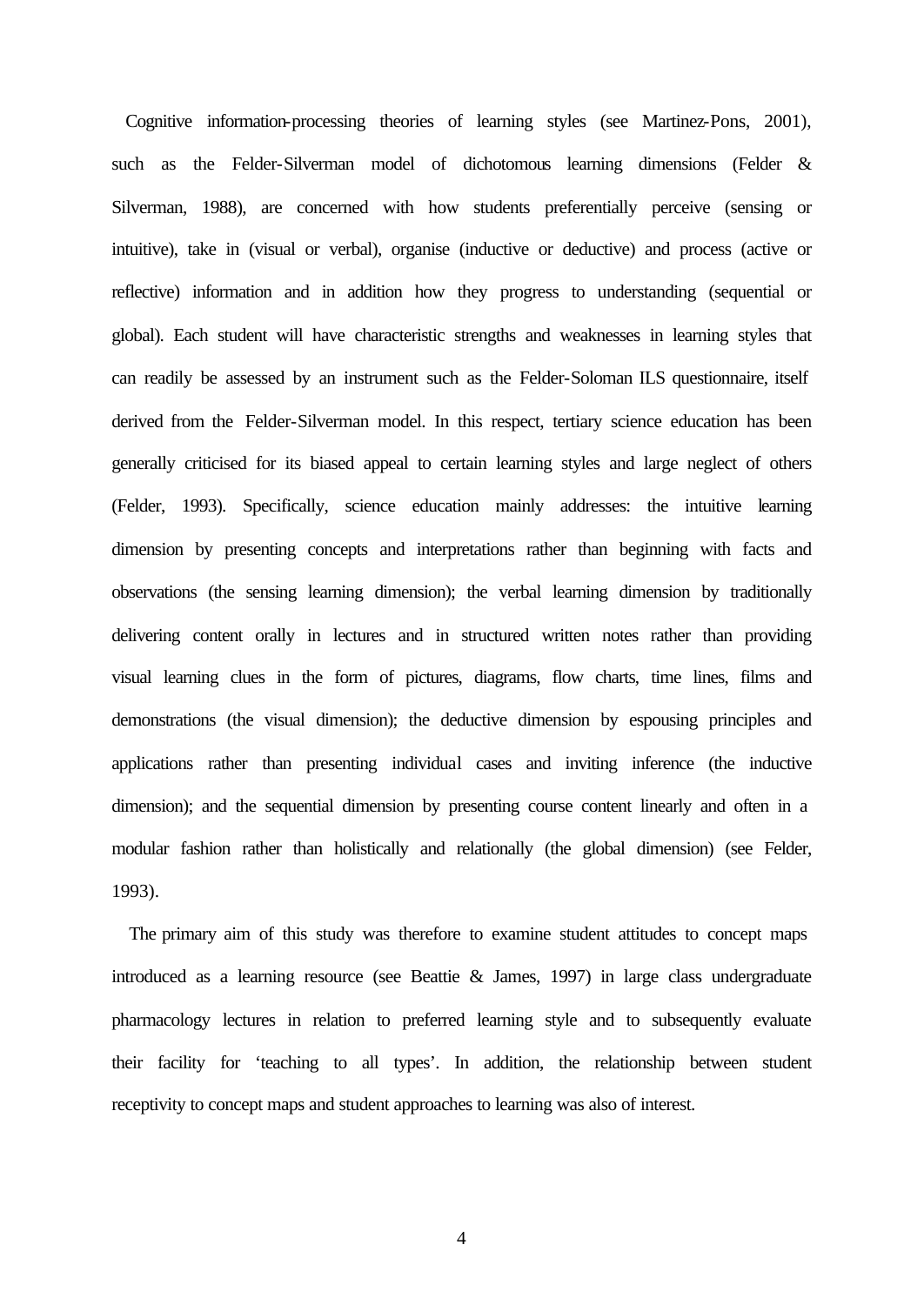## **METHODS**

# **Preparation and use of concept maps**

Concept maps were prepared by the author according to the general principles outlined by Buzan & Buzan (2000) on the subject of renal physiology and pharmacology and provided as handouts to MPharm and BSc Pharmacology undergraduates during Stage 2 large class renal pharmacology lectures. In class reference to concept maps was integrated with more traditional content delivery.

# **Influence of preferred learning styles**

Preferred learning style was anonymously assessed with the use of the 44-item Felder-Soloman ILS questionnaire based on the Felder-Silverman learning dimension model (Felder & Silverman, 1988). This model was developed within the context of engineering science and has been favourably evaluated by Multimedia Educational Resource for Learning and Online Teaching (MERLOT). In addition, students indicated on the questionnaire whether they considered lecturer-pre-prepared concept maps to be useful to their learning and were also able to add comments in an open format feature.

### **Influence of learning approach**

In a preliminary study, learning approach was anonymously assessed with the use of the 30 item RASI by Duff *et al.* (1997). This instrument scores for three different learning approaches: deep, strategic and surface (Duff *et al.*, 1997). In addition, students indicated on the inventory whether they considered lecturer-pre-prepared concept maps to be useful to their learning.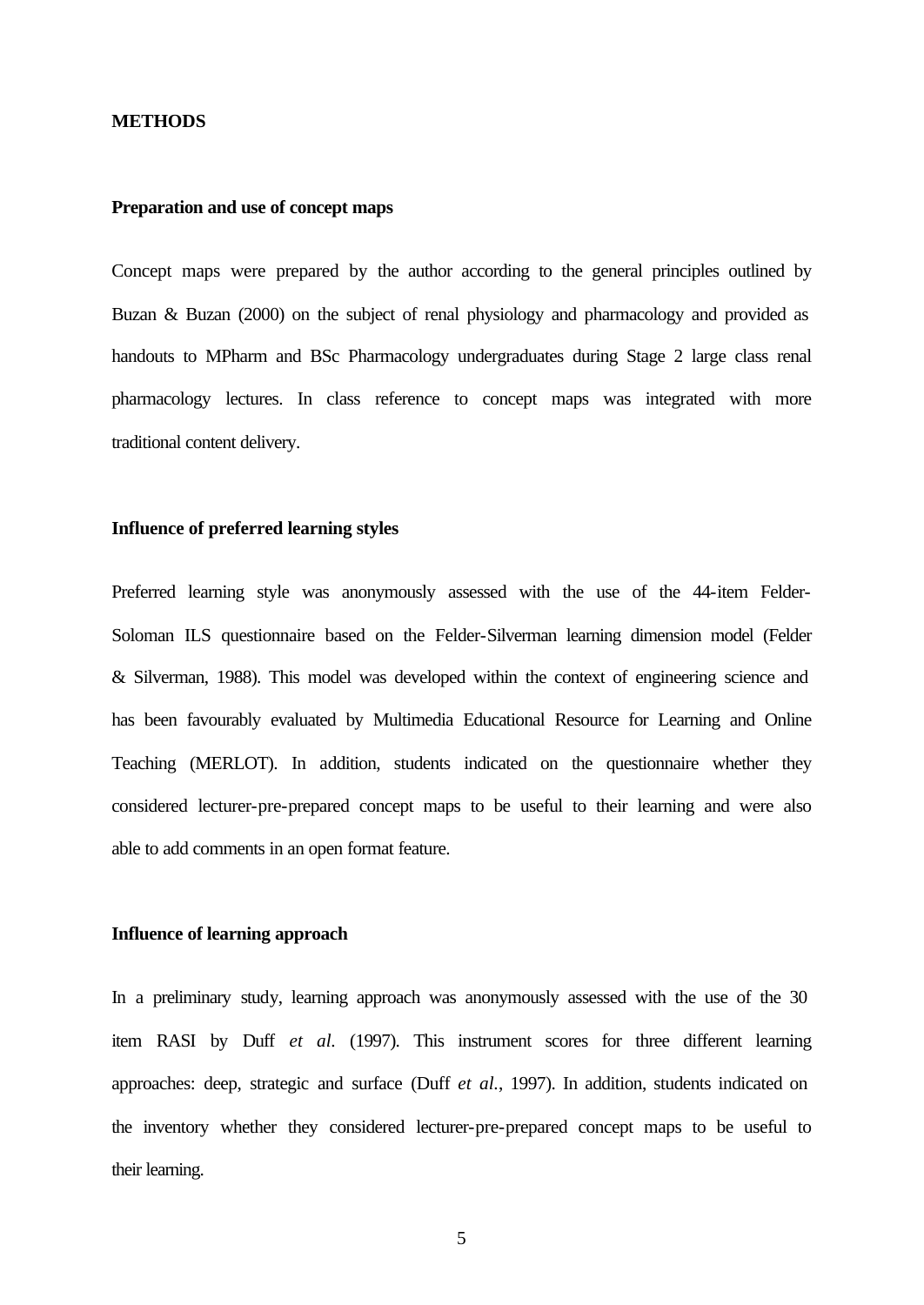# **Statistical analysis**

Data are presented as mean  $\pm$  standard deviation unless otherwise stated. Tests of a single proportion were based on the Normal distribution while non-parametric techniques were used in the analysis of qualitative categorical data including tests of association using the 2\*2 contingency table (Fisher's exact test) and a multicomparison of medians from related samples (Friedman test) (Sprent, 1993; Carvounis, 2000; Petrie & Sabin, 2000).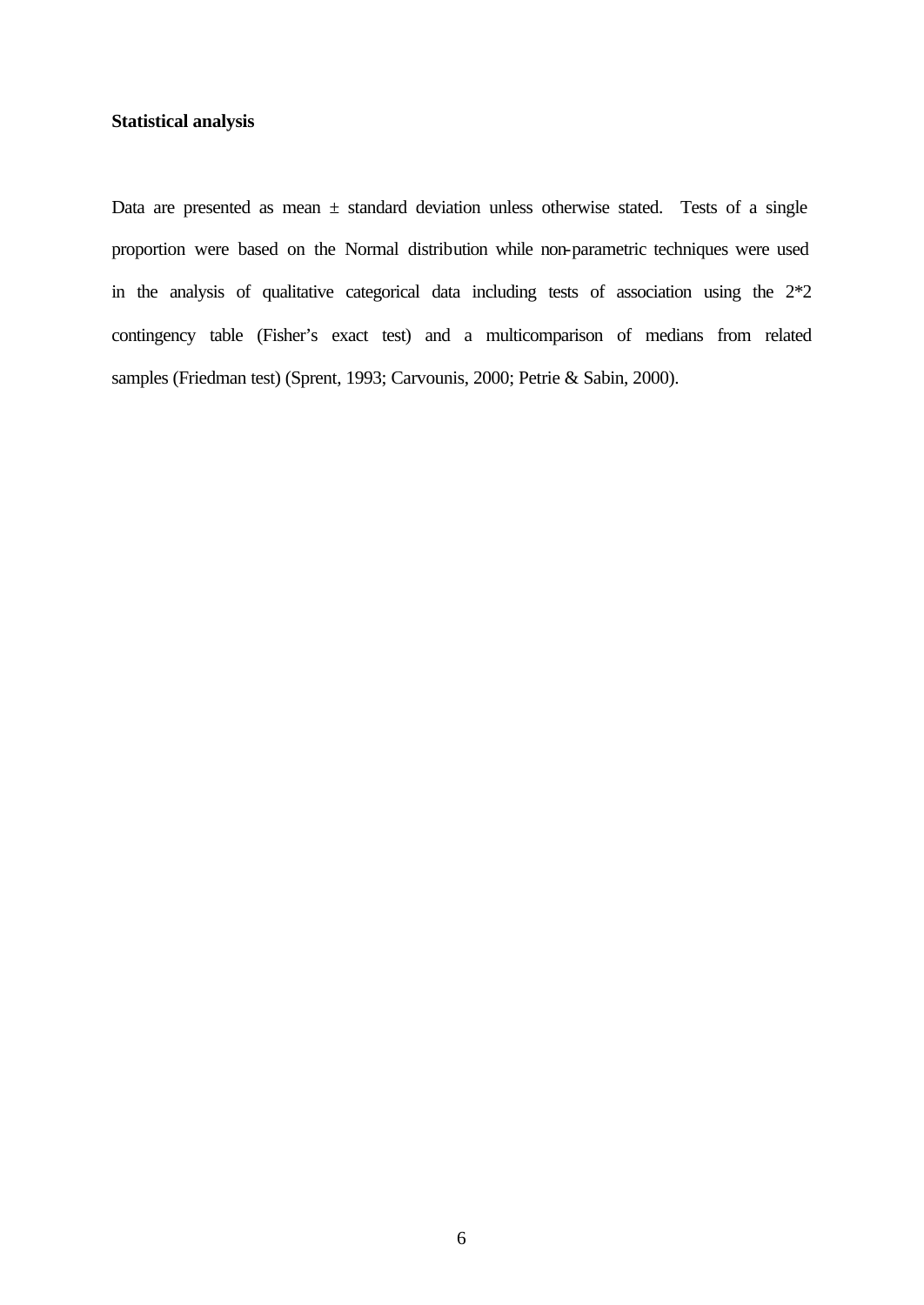#### **RESULTS**

# **Influence of preferred learning styles**

In a sample of 89 Stage 2 MPharm and BSc Pharmacology students, there was approximately the same number of active and reflective learners while preferred sensing, visual and sequential learners outnumbered intuitive, verbal and global learners, respectively (Figure 1). A statistically significant majority (63.0  $\pm$  5.0 %) reported pre-prepared concept maps to be useful to their learning (P< 0.02, test of single proportion different from 0.5).

 There was no statistically significant association between the self-reported usefulness of concept maps and any of the investigated preferred learning style dimensions, i.e. sensing vs intuitive, visual vs verbal, active vs reflective, sequential vs global identified by the Felder-Soloman ILS questionnaire (Tables 1-4). However, after performing an analysis examining an association based on the strengths of preference within particular learning dimensions, it was determined that moderate/strong verbal learners were approximately 5-fold less likely to report concept maps useful than mild verbal learners (P< 0.05, Fisher's exact test) (Table 5). No such statistically significant associations were found when strength of preference was analysed within the other learning dimensions.

### **Influence of learning approach**

Consistent with the preceding study examining the influence of preferred learning styles, a comparable majority of students (60.0  $\pm$  8.0 %, n=40) indicated that they found concept maps useful. However, in this small-scale study investigating learning approach, statistical significance was not attained  $(P> 0.05$ , test of single proportion different from 0.5, n=40). The median RASI scores for deep, strategic and surface learning approach were 2.60, 2.65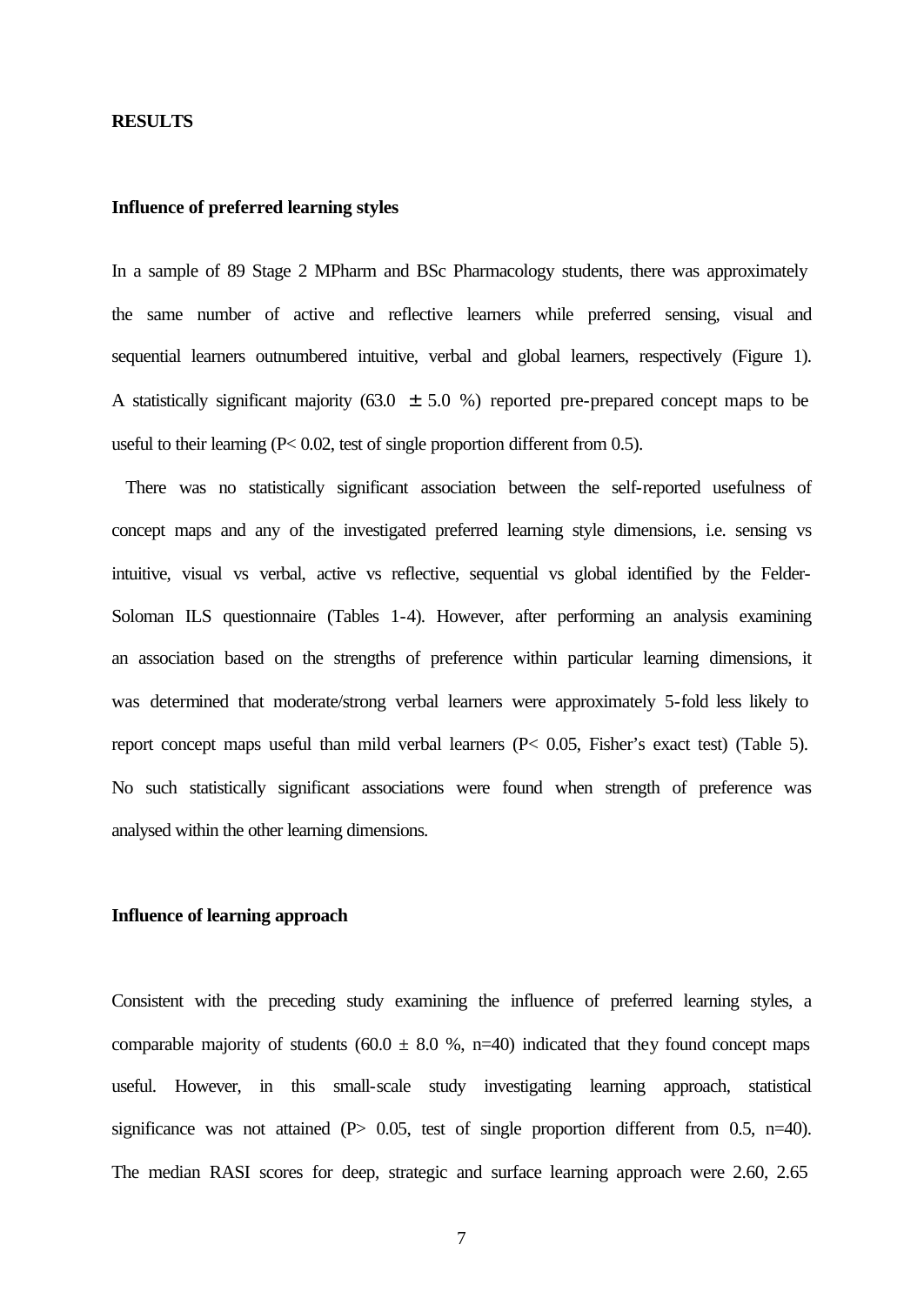and 2.60, respectively ( $P$ > 0.05, Friedman test, n=40). Similarly, there was no statistically significant difference between median RASI scores within sample populations reporting concept maps to be useful or otherwise  $(P> 0.05$ , Friedman test, n=24 (useful), n=16 (not useful)).

 To simplify qualitative analysis, individual responses to the RASI were categorically ranked according to 'preferred' learning approach (deep vs non-deep approach, i.e. strategic or surface approach) (see Table 6), based on their highest RASI score. Two individuals with equally ranked scores were excluded. Using this analysis, 60.6±7.9 % of students scored highest for a non-deep learning approach (P>0.05, test for single proportion different from 0.67, n=38). On inspection of these data, it was apparent that  $73.3\pm11.4$  % of students with their highest score corresponding to a deep learning approach reported concept maps to be useful (n=15) compared with  $47.8 \pm 10.4$  % of students with a preferred non-deep learning approach (n=23). However, a statistically significant association between this simplified interpretation of the RASI and the reported usefulness of concept maps was not attained (P= 0.18, Fisher's exact test, n= 38) (see Table 6).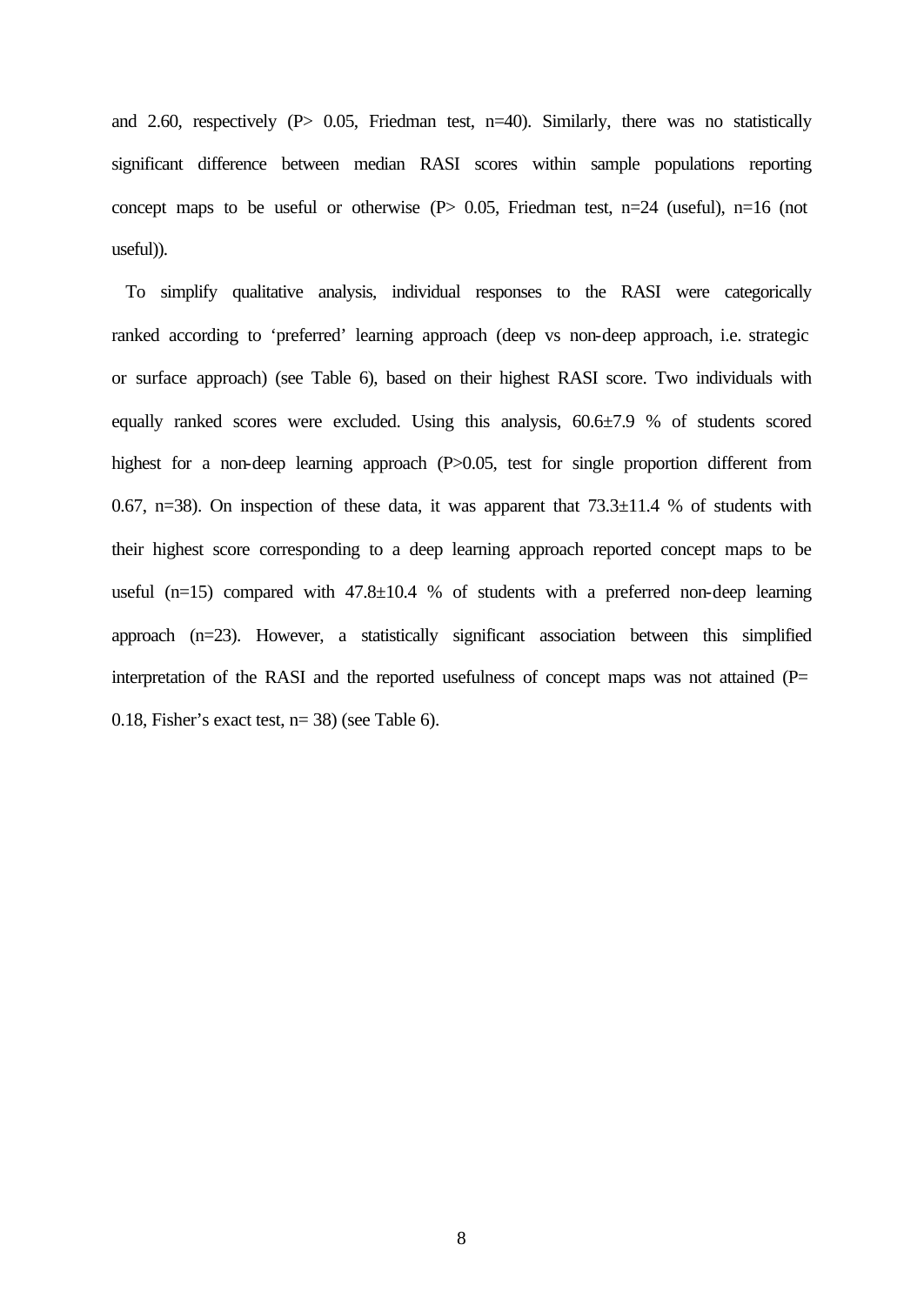## **DISCUSSION**

Pre-prepared concept maps introduced as a teaching/learning activity in large classes were self-reported to be useful to learning by a significant majority of Stage 2 MPharm and BSc Pharmacology undergraduates with only approximately 37 % reporting otherwise. Interestingly, this in fact echoes the result of a previous study addressing science student attitudes to the adoption of concept mapping where approximately 30 % reported that this technique was 'not helpful in any way' (Santhanam *et al.*, 1998). Furthermore, in the present study, self-reported usefulness was essentially independent of the dichotomous learning style dimensions of the Felder-Silverman model as assessed by the Felder-Soloman ILS questionnaire, with the important exception of a minority moderate/strong verbal learning style. This notwithstanding, pre-prepared concept maps appealed broadly to a variety of preferred learning styles, especially when considered as an adjunct to more structured disseminated lecture notes where, according to written student feedback, concept maps were anticipated to be good revision aids even amongst those students ostensibly not reporting concept maps useful (see Figure 2). The availability and perhaps even more significantly the timing of provision of such traditional structured learning content may therefore be a key factor in motivating in particular moderate/strong verbal learners to use and benefit from concept maps and possibly expand their learning dimensions (see Santhanam *et al.*, 1998). Indeed, poor student motivation, a non-cognitive aspect of student performance, has been recently identified as a key factor in delimiting the favourable impact of concept mapping on factual recall in medical education (Farrand *et al*., 2002).

 Furthermore, although statistical significance was not attained in a pilot study examining the influence of learning approach, the preliminary data apparently point to an association between the self-reported usefulness of concept maps and this aspect of learning as assessed

9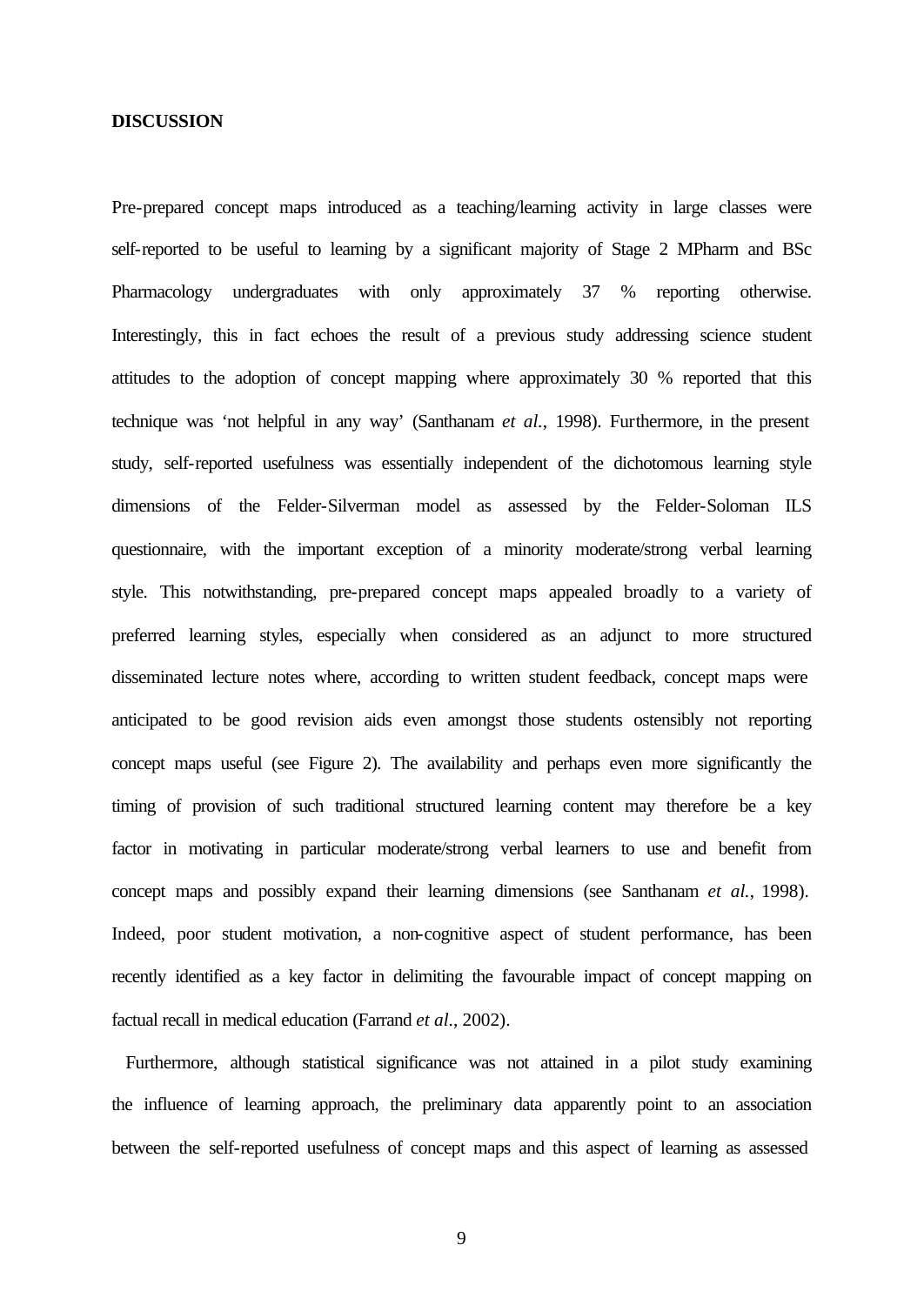by Duff's 30 item RASI (Duff *et al.*, 1997). Indeed, it appeared that students with a preference (highest RASI score) for non-deep learning were approximately 1.5 times less likely than a deep learner to report concept maps as useful. Non-deep learning in this context refers both to a reliance on memorising, a reluctance to construct meaning or appreciate relatedness and coping concerns typical of a surface approach and an overarching need to achieve and excel underpinned by an expeditious strategic approach (Biggs, 1999b). These preliminary data therefore outline a case for discrimination against concept maps arising from a non-deep learning approach, which if significant could blunt the appeal of concept maps in diverse classes. Conversely, support exists for the notion that there is some discernment for concept maps amongst deep learners, which could reflect the value of concept maps as a support for deep learning. In this regard, it is noteworthy that an acknowledgement that concept maps acted as an aid to learning was uniquely reported by concept map enthusiasts. While such findings remain to be consolidated by a large-scale study, there is already support for the notion that concept maps encourage a deep level of information processing (Farrand *et al.*, 2002). Furthermore, in an analysis of science student views on concept mapping reported by Santhanam *et al*. (1998), up to approximately 33 % agreed that the technique 'encouraged thinking more deeply' while up to approximately 50 % agreed that it 'helped in understanding relationships between concepts'. Hence, the use of pre-prepared concept maps in large classes appears to be pedagogically valuable in that it accommodates a majority of learning styles while possibly assisting deep learning, which should favour wider student engagement and higher quality learning. Their introduction in large class biomedical teaching may therefore go some way to addressing those cognitive learning styles often neglected by traditional science instruction (sensing, visual, inductive, active and global learning dimensions) and thereby facilitate 'teaching to all types' (Felder, 1993; Hart, 2000).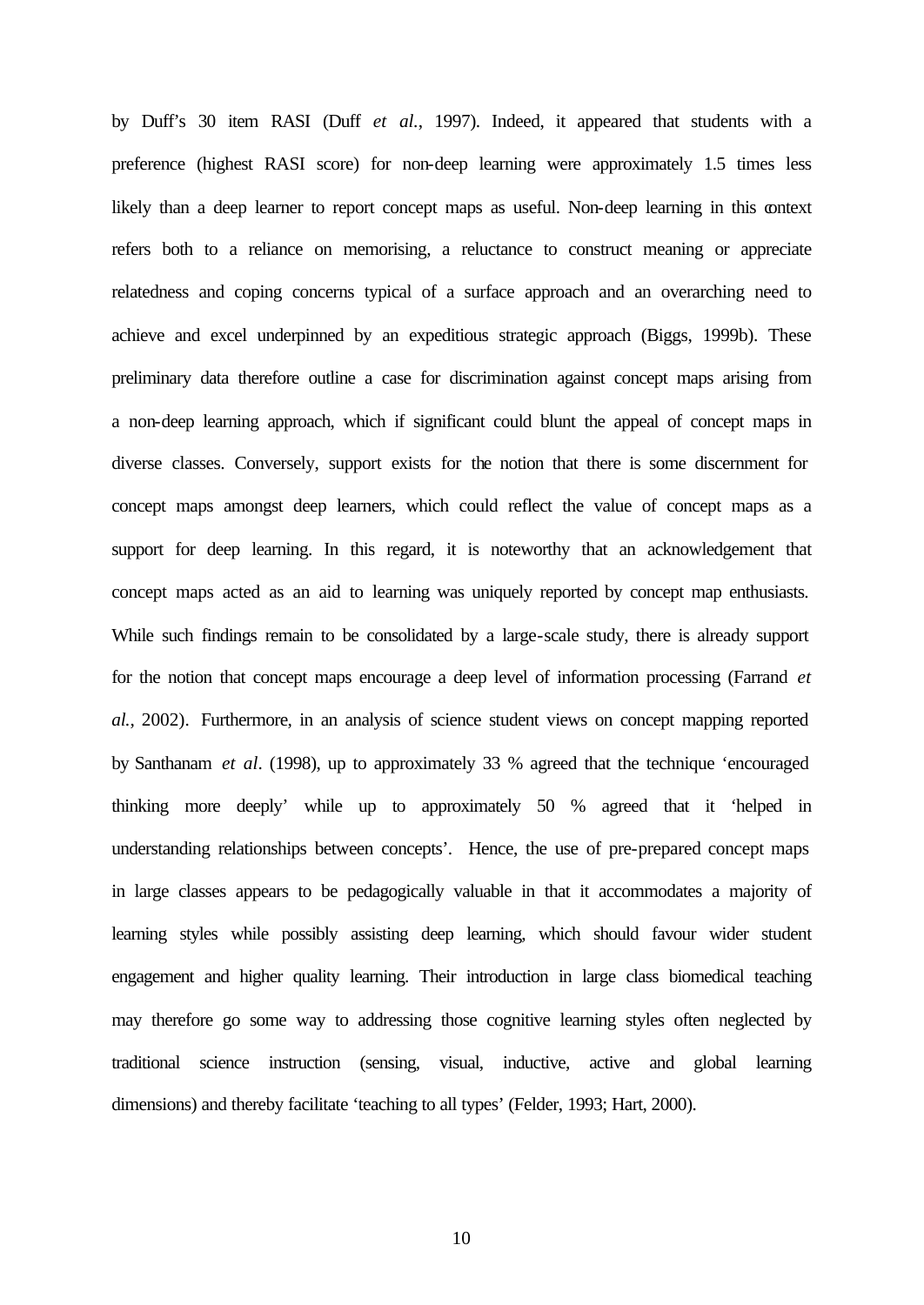Given that student attitudes to pre-prepared concept maps in any given large class will probably not be influenced by preferred learning styles (this study), unless moderate/strong verbal learners form a significant faction, the major sources of dissatisfaction with concept maps are likely to be rooted in non-deep learning approaches, poor motivation and in addition fixed student notions of traditional teaching/previous student experience and unfamiliarity with novel teaching/learning activities. A straightforward lack of interest in course content is also known to be a factor in the non-adoption of memory strategies (Krapp, 1999). Of course, alternatively, students could be encouraged to construct their own concept maps in the interests of fostering a more self-directed teaching/learning activity that would also benefit study skills relating to learning particular content (Biggs, 1999c). This approach has the additional benefit of promoting a better student sense of inclusion and ownership, which cultivates a positive attitude to learning and might be expected to raise student metacognitive skills (Taber, 1994). However, studies by Farrand et al. (2002) and Santhanam *et al*. (1998) have recently highlighted important workload and contextual motivation problems surrounding the student adoption of self-directed concept mapping. In addition, there is a wider problem that, while students may come to appreciate the value of concept mapping or indeed any other teacher- or self-directed flexible learning device, their perceived relevance to successfully completing the course may be undermined by the overall institutional teaching and in particular assessment contexts (Ramsden *et al.*, 1986; Santhanam *et al*., 1998).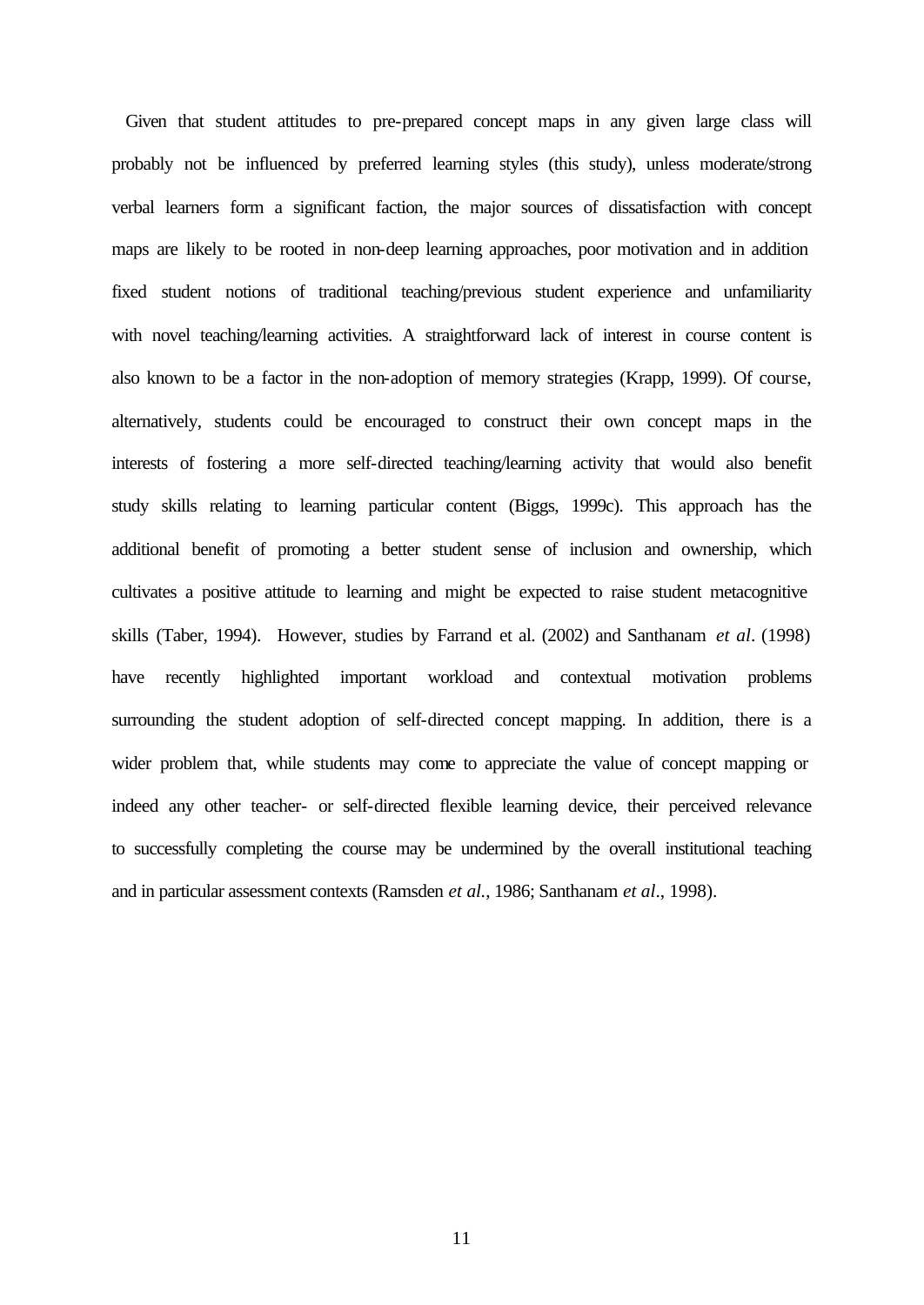## **CONCLUSIONS**

Student attitudes to pre-prepared concept maps introduced in large lectures were not significantly influenced by dichotomous learning style dimension with the specific exception of a minority preferred moderate/strong verbalising learning style that may have an absolute requirement for more traditional lecture content. Given the evident popularity of pre-prepared concept maps and their broad appeal to a variety of learning styles often largely unaddressed in traditional science education, concept maps may therefore offer flexible teaching/learning opportunities in large class biomedical science teaching that may promote deeper student engagement and learning by 'teaching to all types'.

# *Acknowledgements*

The author is grateful for the help and support of Dr. Dorothy Haslehurst, Dr. John Bradbeer, Dorothy Corrick and Mary Withers.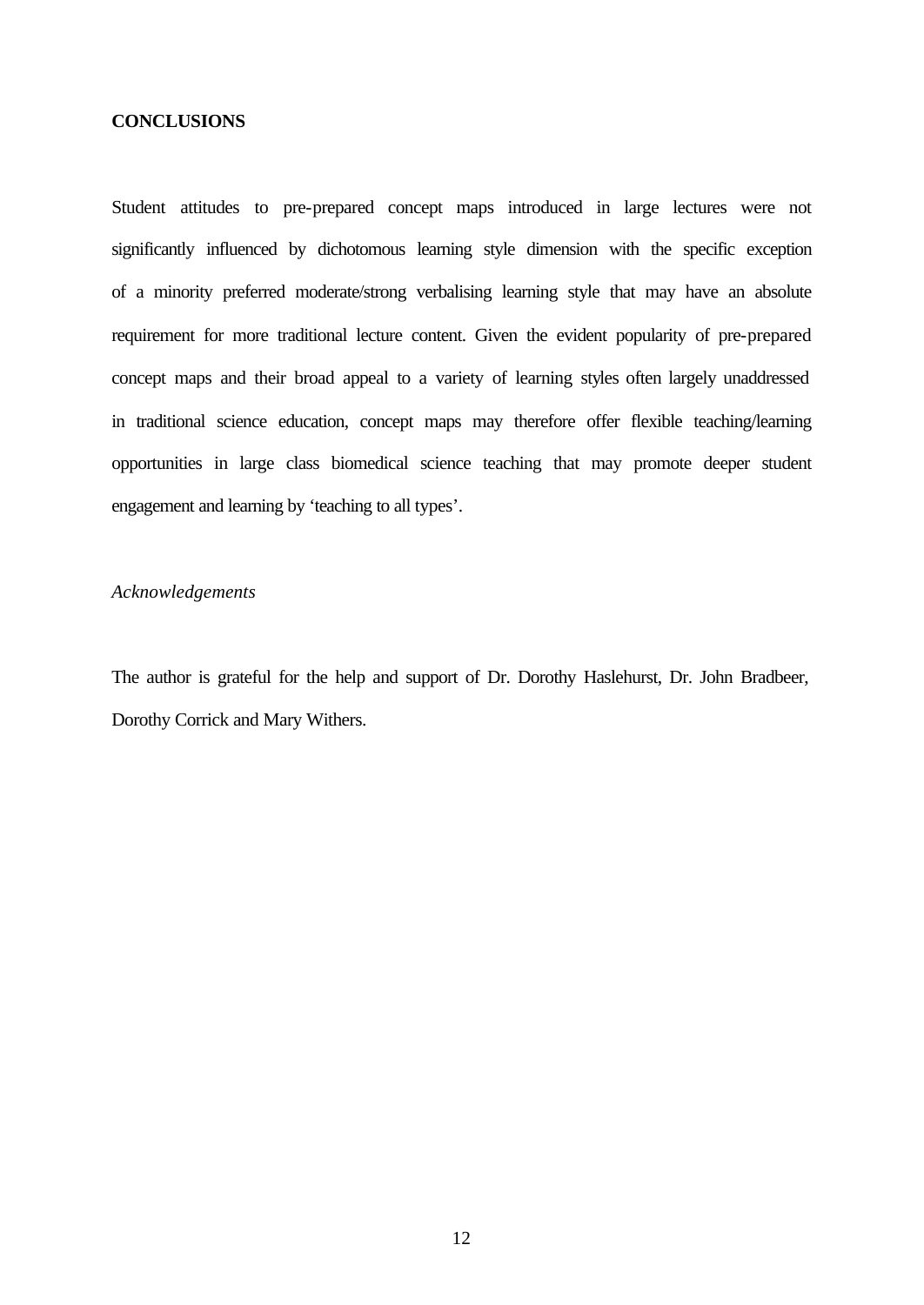*References*

BEATTIE, K. & JAMES, R. (1997) Flexible coursework delivery to Australian postgraduates: how effective is the teaching and learning?, *Higher Education*, 33, pp. 177- 194.

BIGGS, J. (1999a) Enriching large-class teaching, in: *Teaching for Quality Learning at University*, pp. 97-120 (Buckingham, The Society for Research into Higher Education).

BIGGS, J. (1999b) Constructing learning by aligning teaching: surface and deep approaches to learning, in: *Teaching for Quality Learning at University,* pp. 15-18 (Buckingham, The Society for Research into Higher Education).

BIGGS, J. (1999c) Good teaching: principles and practice, in: *Teaching for Quality Learning at University,* pp. 72-96 (Buckingham, The Society for Research into Higher Education).

BUZAN, T. & BUZAN, B. (2000) *The Concept Map Book* (London, BBC Worldwide Ltd).

CARVOUNIS, P. (2000) *Handbook of Biostatistics* (London, The Parthenon Publishing Group).

DUFF, A. (1997) A note on the reliability and validity of a 30 item version of Entwistle and Tait's Revised Approaches to Studying Inventory, *British Journal of Educational Psychology,* 67, pp. 529-539.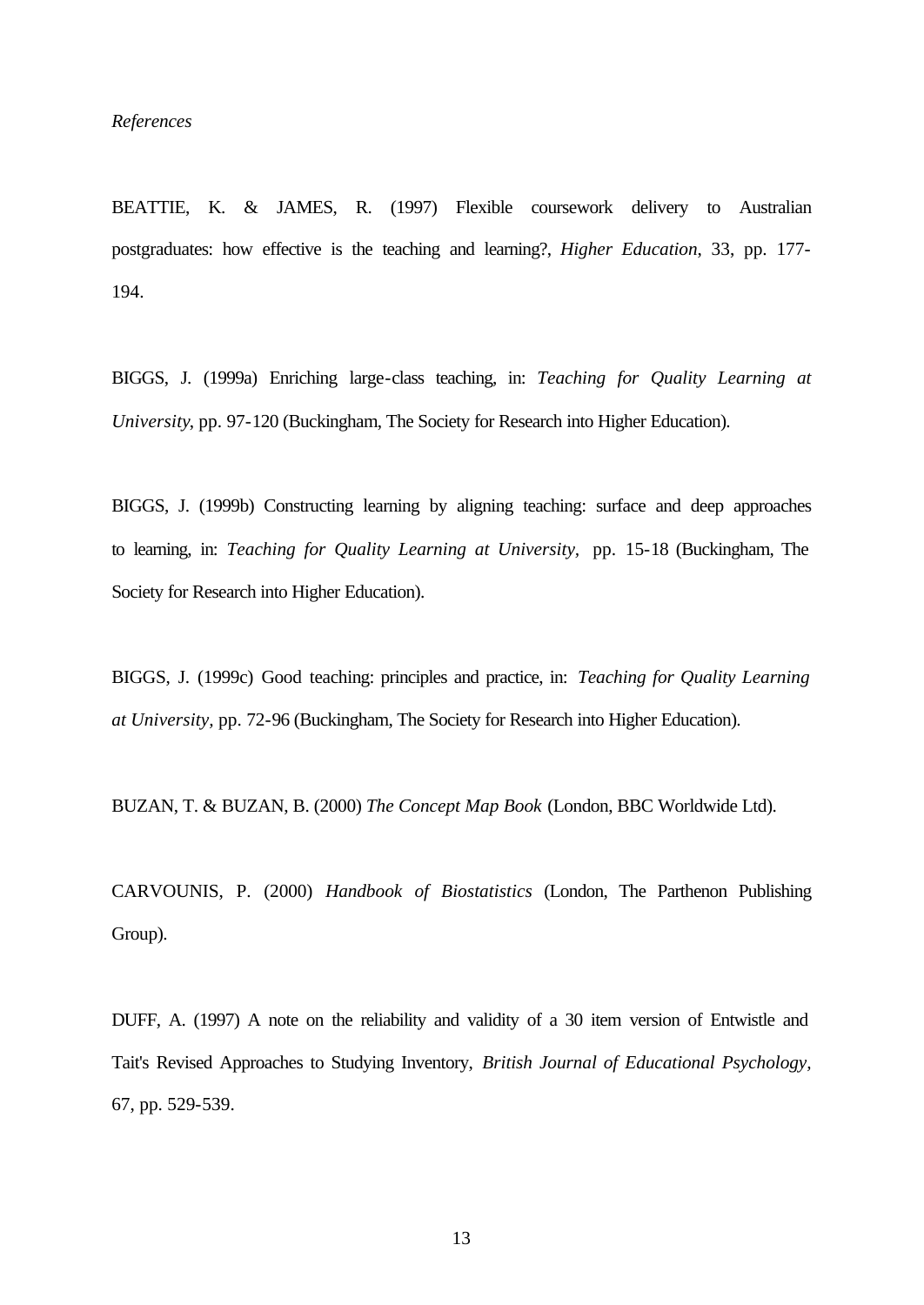FARRAND, P., HUSSAIN, F. & HENNESSY, E., (2002) The efficacy of the 'concept map' study technique. *Medical Education*, 36, pp. 426-431.

FELDER, R.M. (1993) Reaching the Second Tier: Learning and Teaching Styles in College Science Education, *Journal of College Science Teaching,* 23, pp. 286-290.

FELDER, R.M. & SILVERMAN, L.K. (1988) Learning Styles and Teaching Strategies in Engineering Education, *Engineering Education,* 78, pp. 674-681.

GAINES, C. (1996) Concept mapping and synthesizers: instructional strategies for encoding and recalling, *Journal of New York State Nurses Association.*, 27, pp. 14-18.

HART, L.B. (2000) Integrating technology and traditional teaching methods to stimulate different cognitive styles in a critical care course, *Journal of Nurses Staff Development,* 16, pp. 31-33.

KELLER, J. (1987) Development and use of the ARCS model of instructional design, *Journal of Instructional Development,* 10, pp. 2-10.

KRAPP, A. (1999) Interest, motivation and learning: an educational-psychological perspective, *European Journal of Psychology Education*, 14, pp. 23-40.

MARTINEZ-PONS, M. (2001) Information gathering: learning style theory, in: *The Psychology of Teaching and Learning,* pp. 81-84 (London, Continuum).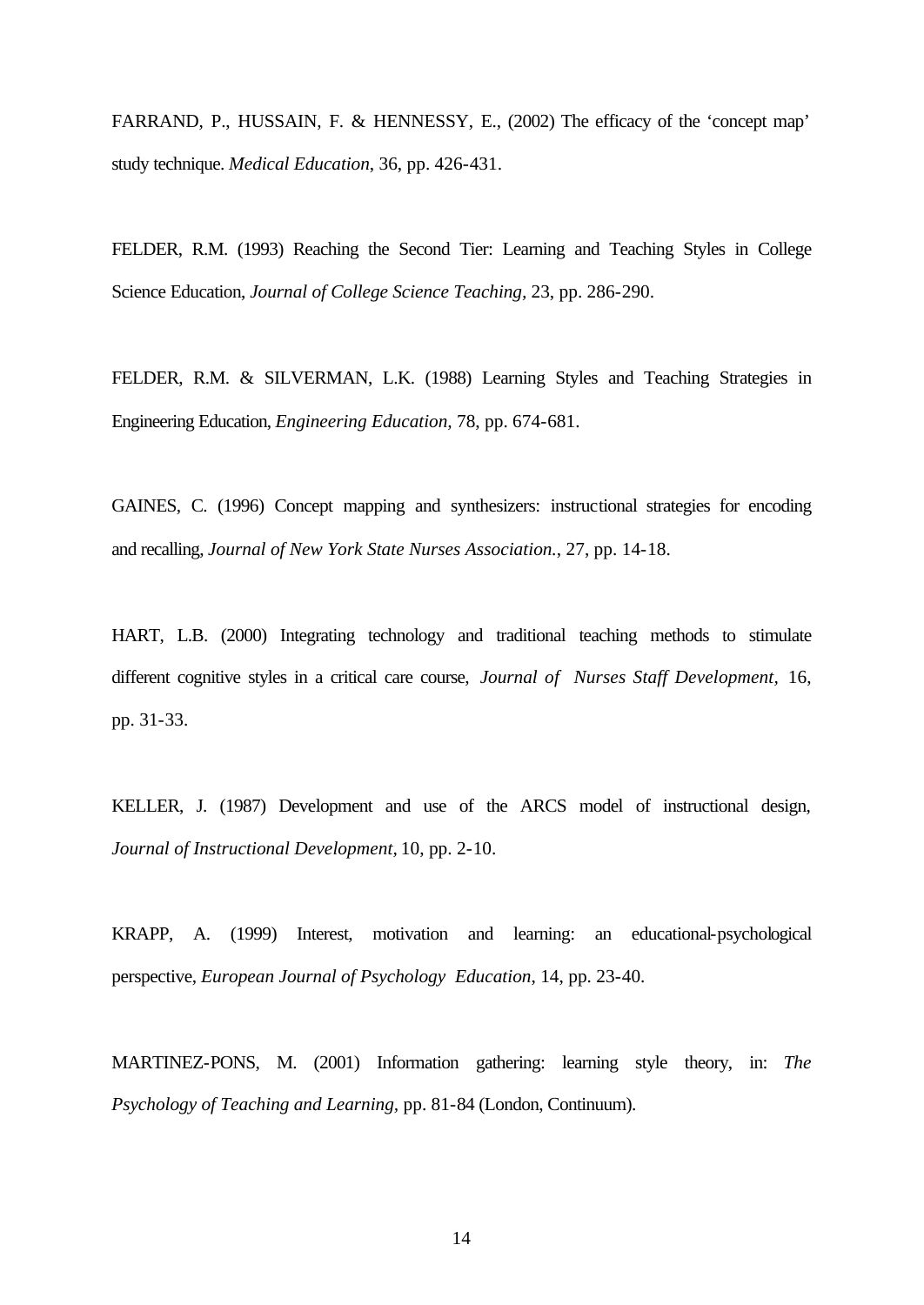NOVAK, J.D. (1979) Applying psychology and philosophy to the improvement of laboratory teaching, *The American Biology Teacher*, 41, pp. 466-470.

NOVAK, J.D. (1990) Concept maps and vee diagrams: two metacognitive tools to facilitate meaningful learning, *Instructional Science*, 19, pp. 29-52.

PETRIE, A. & SABIN, C. (2000) *Medical Statistics at a Glance* (Oxford, Blackwell Science).

PINTO, A.J. & ZEITZ, H.J. (1997) Concept mapping: a strategy for promoting meaningful learning in medical education, *Medical Teacher*, 19, pp. 114-121.

RAMSDEN, P., BESWICK, D. & BOWDEN, J. (1986) Effects of learning skills interventions on first year university students' learning, *Human Learning*, 5, pp. 151-164.

SANTHANAM, B., LEACH, C. & DAWSON, C. (1998) Concept mapping: how should it be introduced, and is there a long term benefit?, *Higher Education*, 35, pp. 317-328.

SOUTHERN, D.M., BATTERHAM, R.W., APPLEBY, N.J., YOUNG, D., DUNT, D. & GUIBERT, R. (1998) The concept mapping method, *Australian Family Physician*, 28, pp. S35-S40.

SPRENT, P. (1993) *Applied nonparametric statistical methods* (London, Chapman & Hall).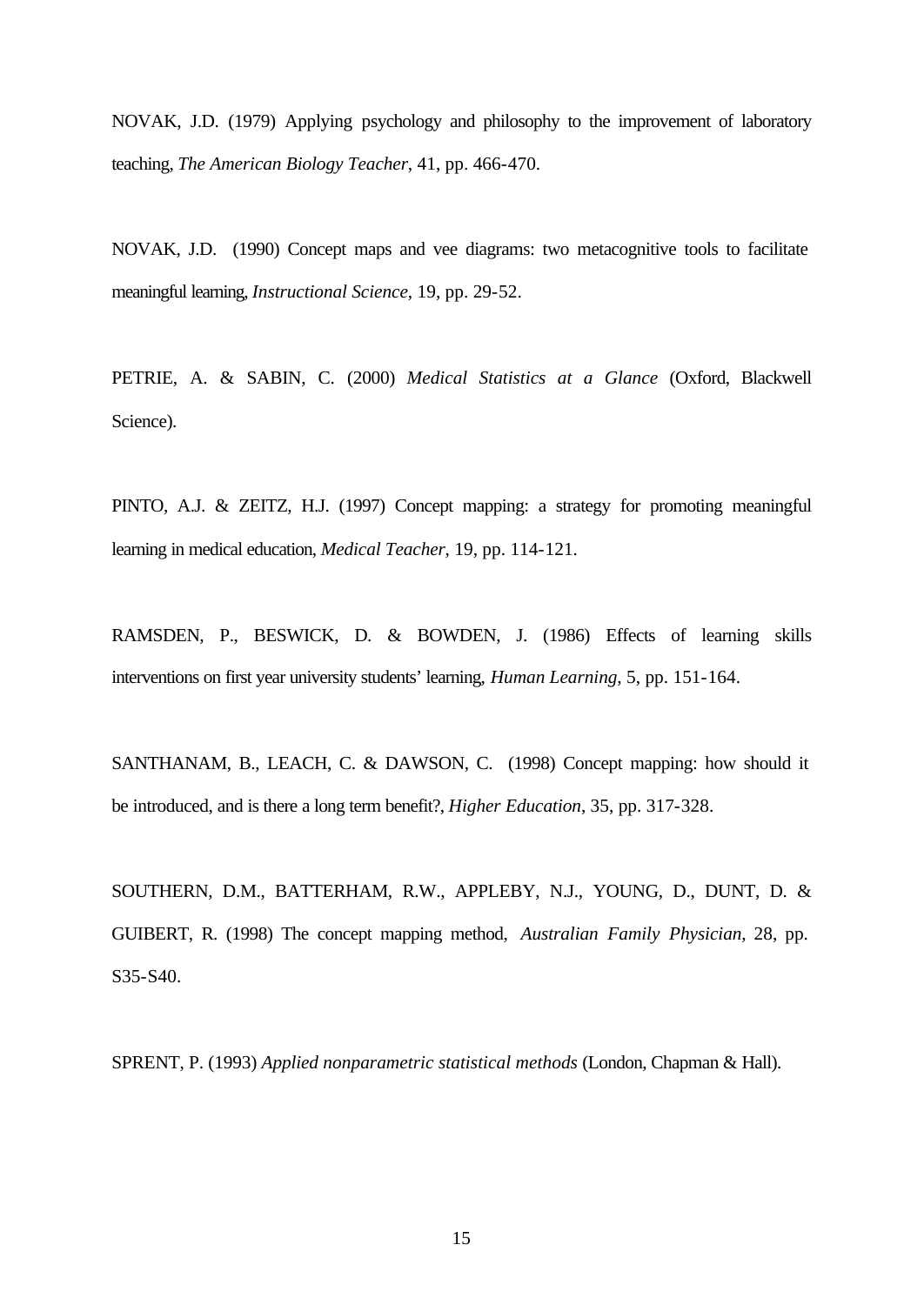TABER, K.S. (1994) Student reaction on being introduced to concept mapping, *Physics Education*, 29, pp. 276-281.

WATSON, G.R. (1989) What is…Concept Mapping?, *Medical Teacher*, 11, pp. 265-269.

WILKES, L., COOPER, K., LEWIN, J. & BATTS, J. (1999) Concept mapping: promoting science learning in BN learners in Australia, *Journal of Continuing Education in Nursing*, 30, pp. 37-81.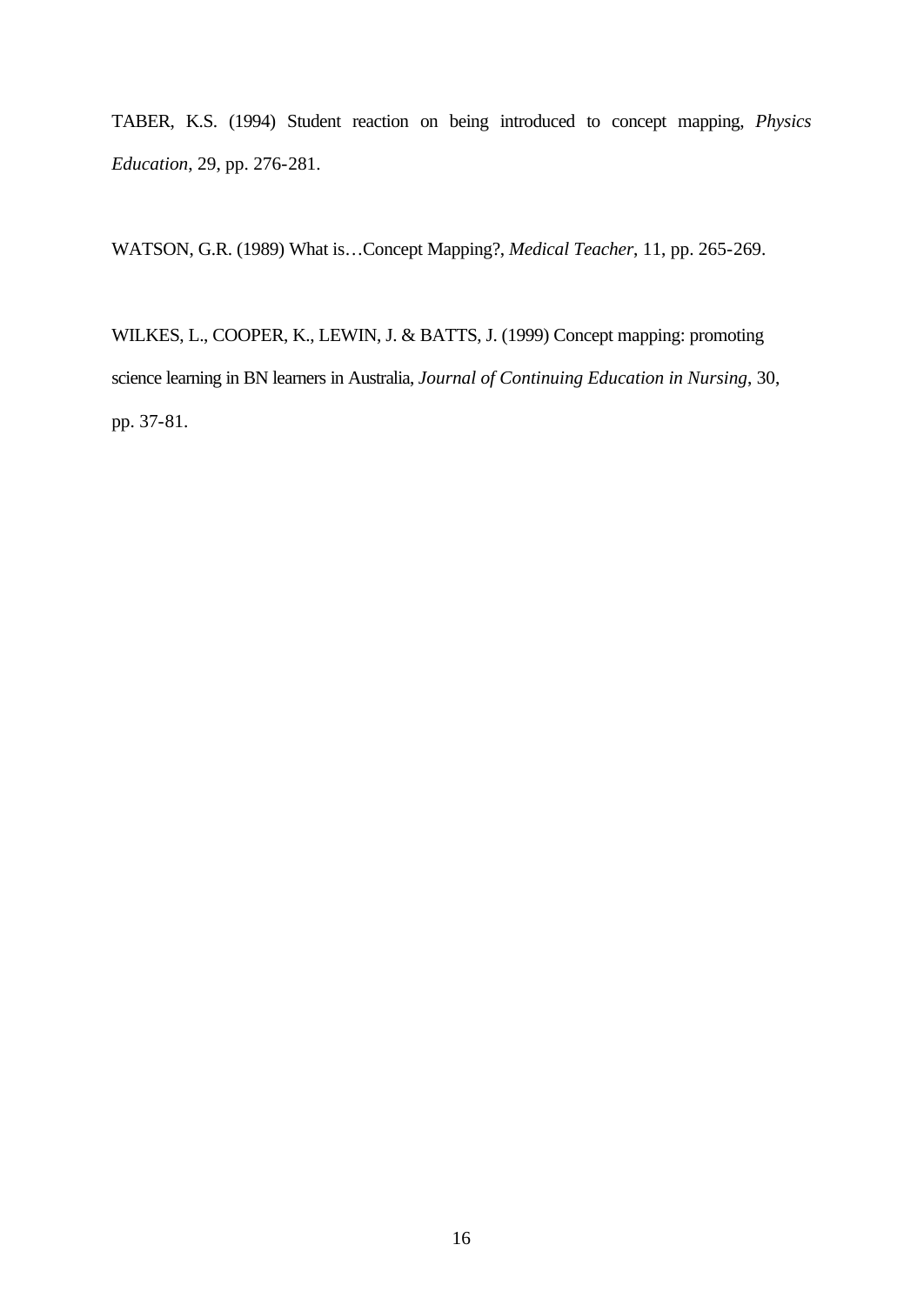

**Figure 1.** Percentage composition of Stage 2 BSc Pharmacology and MPharm undergraduates by preferred learning style according to the Felder-Soloman ILS questionnaire. N=89.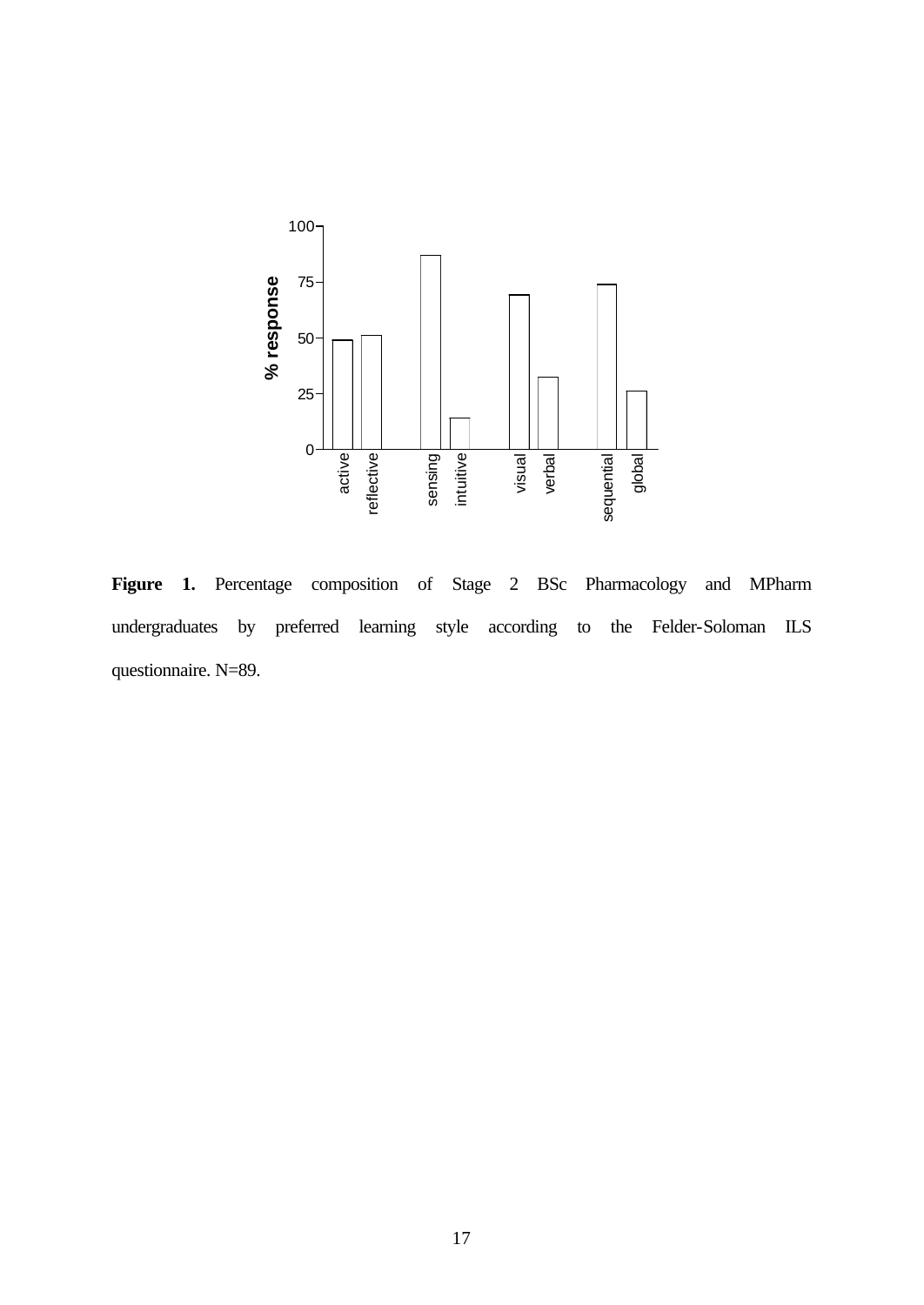

Figure 2. Content analysis of open format written feedback from Stage 2 BSc Pharmacology and MPharm undergraduates: (a) 'concept maps useful' group (N=56); (b) 'concept maps not useful' group (N=33).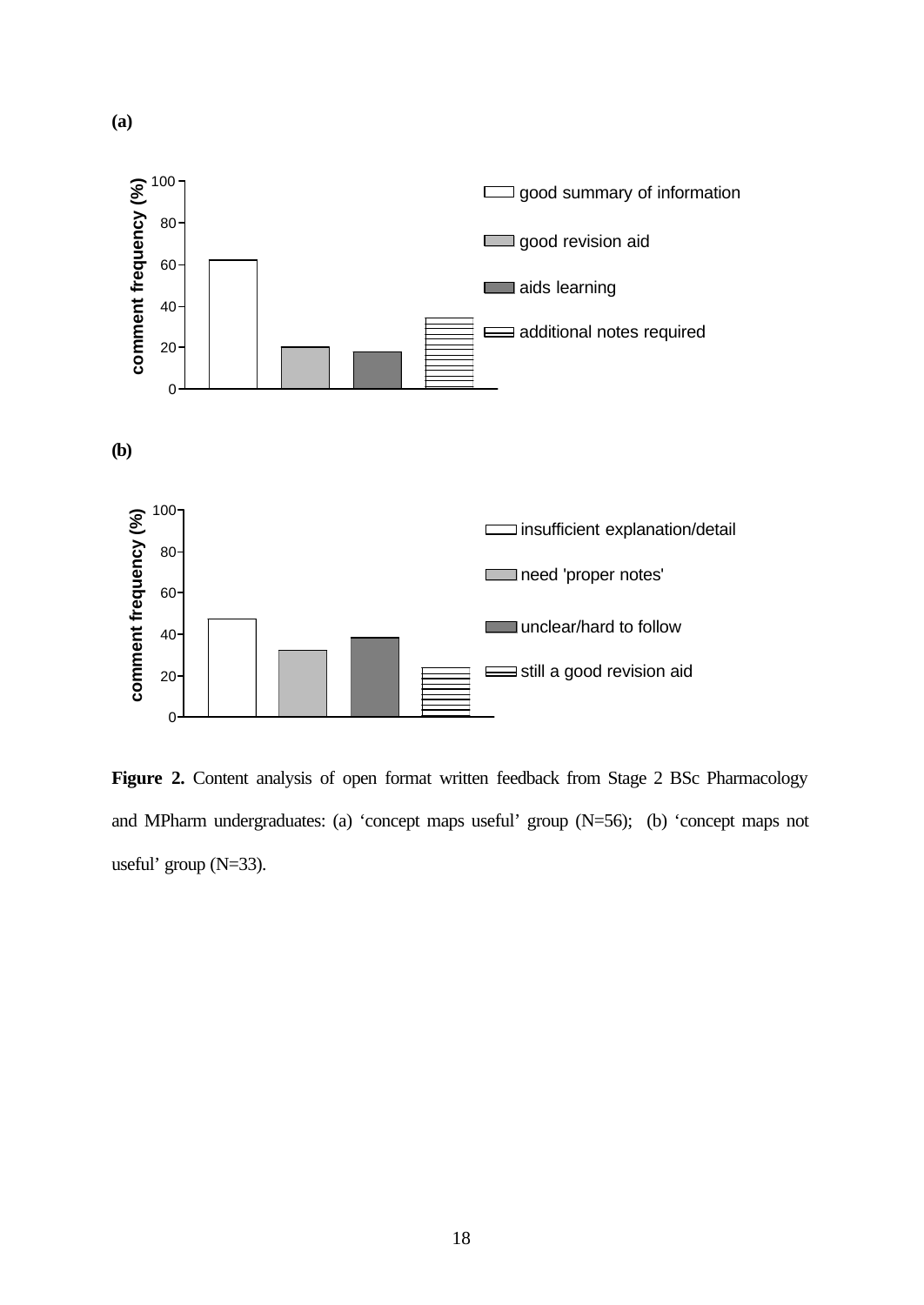**Table 1.** 2\*2 contingency table relating preference for visual and verbal learning style dimensions (Felder-Silverman model) to self-reported usefulness of concept maps in Stage 2 BSc Pharmacology and MPharm undergraduates. P> 0.05

|               | Concept<br>maps<br>useful? |                |               |
|---------------|----------------------------|----------------|---------------|
|               | Yes                        | N <sub>o</sub> | <b>Totals</b> |
| Dimension     |                            |                |               |
| Visual        | 42 (69 %)                  | 19 (31 %)      | 61            |
| Verbal        | 14 (50 %)                  | 14 (50 %)      | 28            |
|               |                            |                |               |
| <b>Totals</b> | 56                         | 33             | 89            |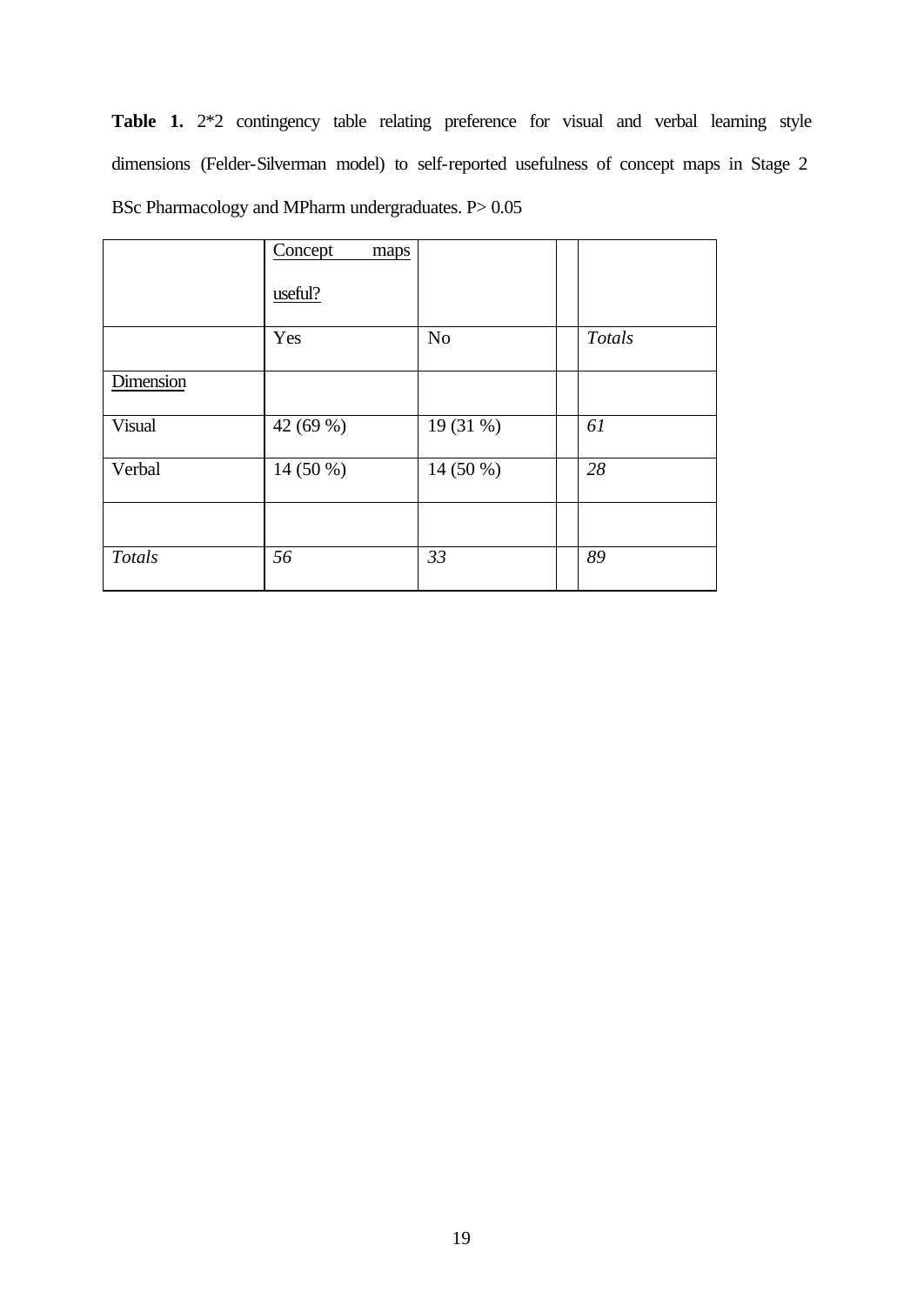Table 2. 2<sup>\*</sup>2 contingency table relating preference for sequential and global learning style dimensions (Felder-Silverman model) to self-reported usefulness of concept maps in Stage 2 BSc Pharmacology and MPharm undergraduates. P> 0.05

|            | Concept<br>maps<br>useful? |                |        |
|------------|----------------------------|----------------|--------|
|            | Yes                        | N <sub>o</sub> | Totals |
| Dimension  |                            |                |        |
| Sequential | 40(61%)                    | 26 (39 %)      | 66     |
| Global     | 16 (73 %)                  | 7(27%)         | 22     |
|            |                            |                |        |
| Totals     | 56                         | 33             | 89     |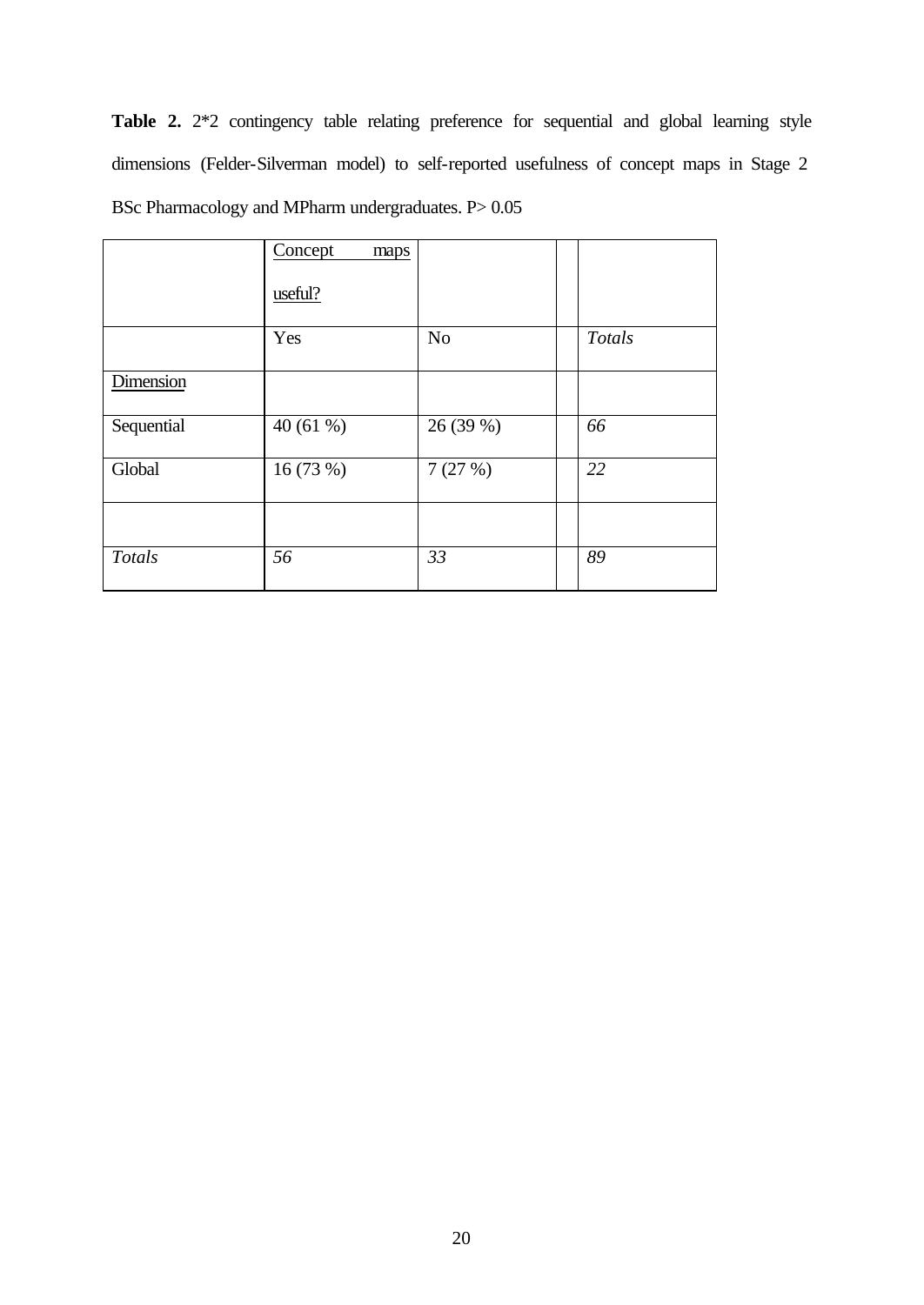Table 3. 2<sup>\*</sup>2 contingency table relating preference for active and reflective learning style dimensions (Felder-Silverman model) to self-reported usefulness of concept maps in Stage 2 BSc Pharmacology and MPharm undergraduates. P> 0.05

|               | Concept<br>maps<br>useful? |           |        |
|---------------|----------------------------|-----------|--------|
|               | Yes                        | No        | Totals |
| Dimension     |                            |           |        |
| Sensing       | 46 (60 %)                  | 31 (40 %) | 77     |
| Intuitive     | 10(83%)                    | 2(17%)    | 12     |
|               |                            |           |        |
| <b>Totals</b> | 56                         | 33        | 89     |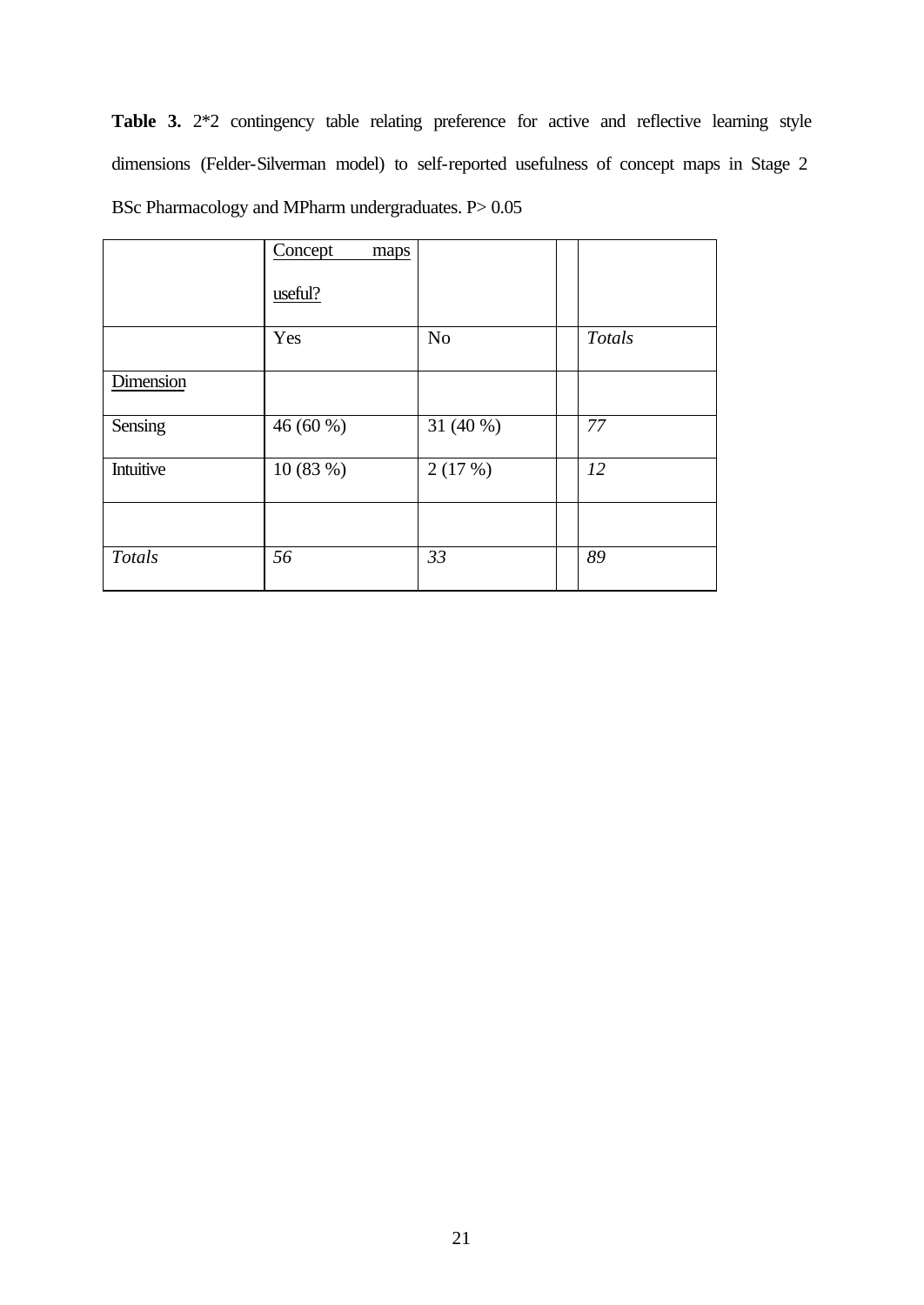Table 4. 2<sup>\*</sup>2 contingency table relating preference for sensing and intuitive learning style dimensions (Felder-Silverman model) to self-reported usefulness of concept maps in Stage 2 BSc Pharmacology and MPharm undergraduates. P> 0.05

|               | Concept<br>maps<br>useful? |                |        |
|---------------|----------------------------|----------------|--------|
|               | Yes                        | N <sub>o</sub> | Totals |
| Dimension     |                            |                |        |
| Active        | 25 (57 %)                  | 19 (43 %)      | 44     |
| Reflective    | 31 $(69%)$                 | 14 (31 %)      | 45     |
|               |                            |                |        |
| <b>Totals</b> | 56                         | 33             | 89     |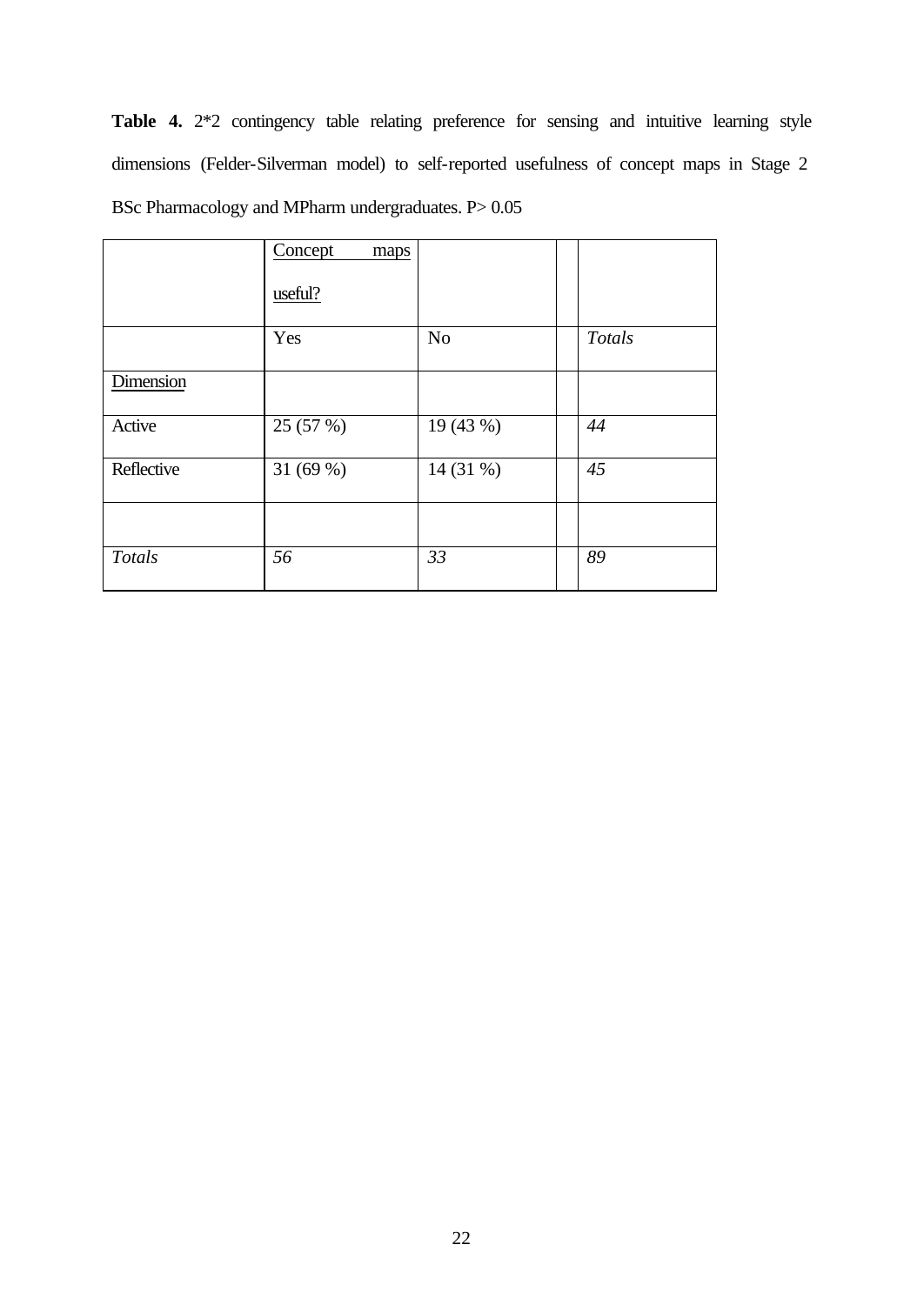**Table 5.** 2\*2 contingency table showing strength of preference for verbal learning style (Felder-Silverman model) related to self-reported usefulness of concept maps in Stage 2 BSc Pharmacology and MPharm undergraduates. P< 0.05 for association between rows and columns (Fisher's exact test)

|                 | Concept<br>maps<br>useful? |                |        |
|-----------------|----------------------------|----------------|--------|
|                 | Yes                        | N <sub>o</sub> | Totals |
| Dimension       |                            |                |        |
| strength        |                            |                |        |
| Mild            | 13 (65 %)                  | 7(35%)         | 20     |
| Moderate/Strong | 1(13%)                     | 7(87%)         | 8      |
|                 |                            |                |        |
| <b>Totals</b>   | 14                         | 14             | 28     |